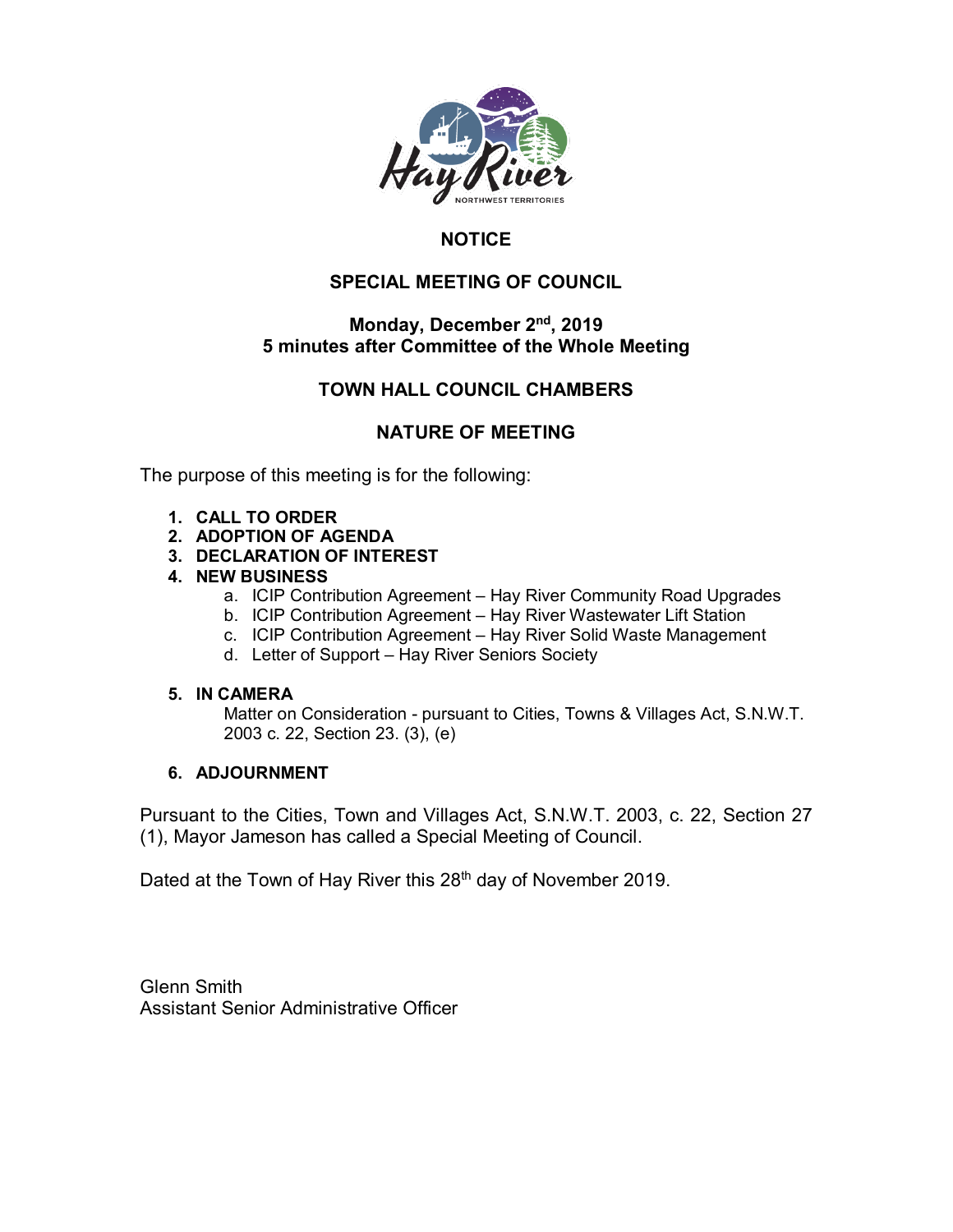## **MEMORANDUM**

- **TO: Glenn Smith – Assistant Senior Administrative Officer**
- **FROM: Mayor Jameson**
- **DATE: Thursday, November 28th, 2019**
- **RE: SPECIAL MEETING OF COUNCIL**

Pursuant to Section 27 (1) of the Cities, Towns and Villages Act, we have called a Special Meeting of Town Council to be held on:

## **Monday, December 2nd, 2019 5 minutes after the Standing Committee of Council**

## **TOWN HALL COUNCIL CHAMBERS**

The purpose of this meeting is for the following:

- **1. CALL TO ORDER**
- **2. ADOPTION OF AGENDA**
- **3. DECLARATION OF INTEREST**
- **4. NEW BUSINESS**
	- a. ICIP Contribution Agreement Hay River Community Road Upgrades
	- b. ICIP Contribution Agreement Hay River Wastewater Lift Station
	- c. ICIP Contribution Agreement Hay River Solid Waste Management
	- d. Letter of Support Hay River Seniors Society

#### **5. IN CAMERA**

Matter on Consideration - pursuant to Cities, Towns & Villages Act, S.N.W.T. 2003 c. 22, Section 23. (3), (e)

#### **6. ADJOURNMENT**

Pursuant to the Cities, Town and Villages Act, S.N.W.T. 2003, c. 22, Section 27(1), Mayor Jameson has called a Special Meeting of Council.

Dated at the Town of Hay River this 28<sup>th</sup> day of November 2019.

Mayor Kandis Jameson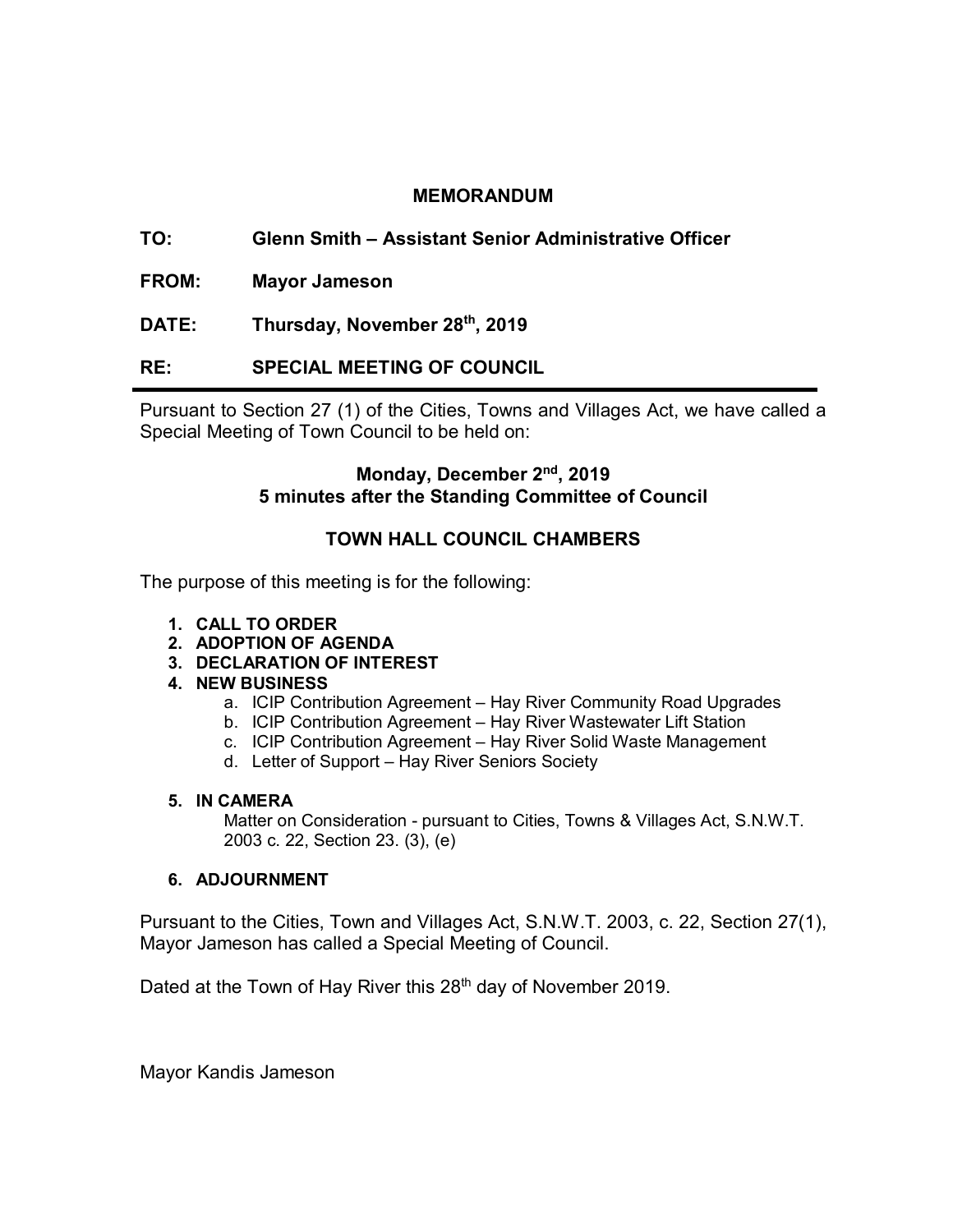

*TOWN OF HAY RIVER*<br>*SPECIAL MEETING OF COUNCIL* 5 minutes after Standing Committee of Council **5 minutes after Standing Committee of Council** 

#### **AGENDA**

- **1. CALL TO ORDER**
- **2. ADOPTION OF AGENDA**
- **3. DECLARATION OF INTEREST**

#### **4. NEW BUSINESS**

- a. ICIP Contribution Agreement Hay River Community Road Upgrades page 4-5
- b. ICIP Contribution Agreement Hay River Wastewater Lift Station page 6-7
- c. ICIP Contribution Agreement Hay River Solid Waste Management page 8-9
- d. Letter of Support Hay River Seniors Society page 10

#### **5. IN CAMERA**

Matter on Consideration - pursuant to Cities, Towns & Villages Act, S.N.W.T. 2003 c. 22, Section 23. (3), (e)

#### **6. ADJOURNMENT**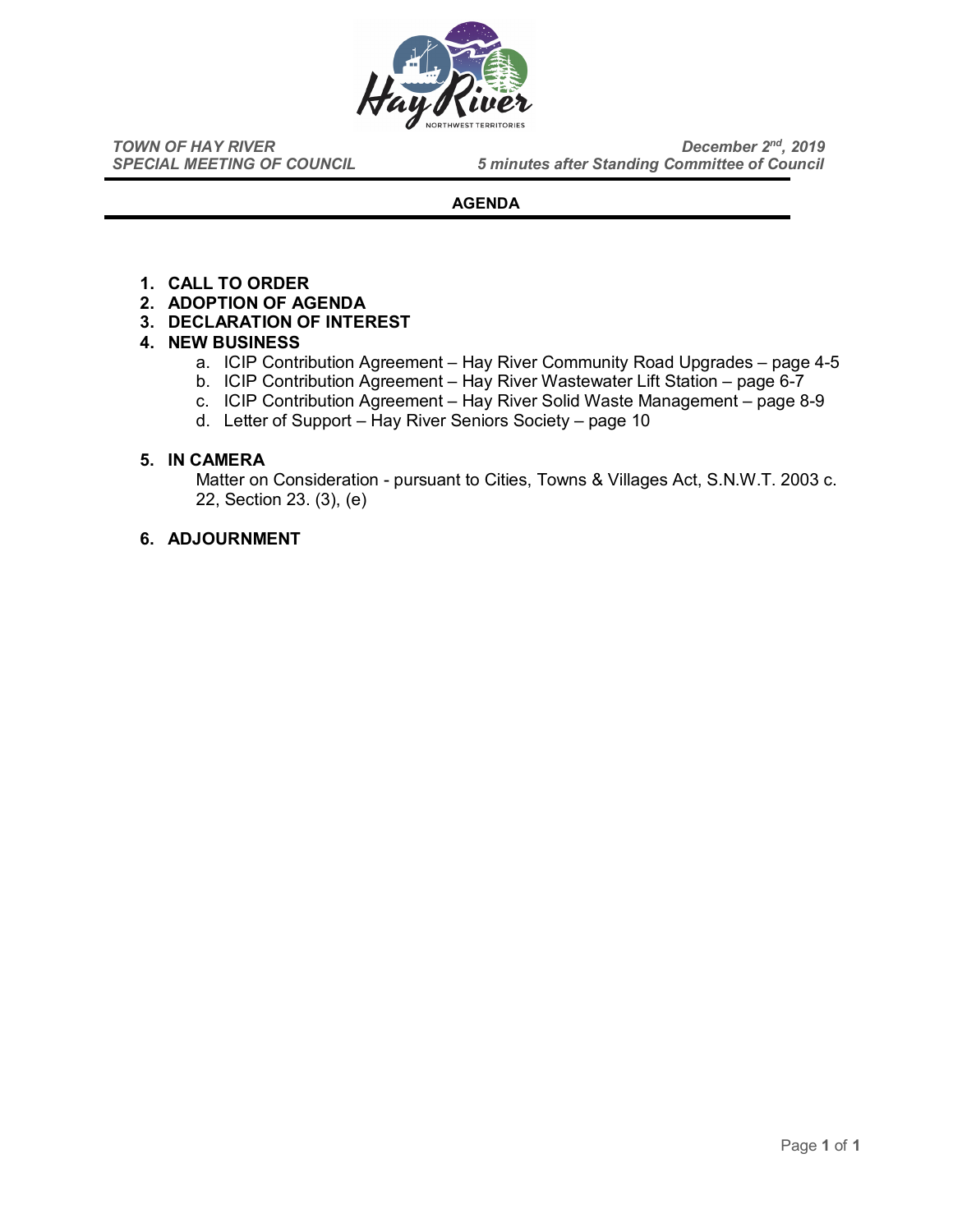

## **DEPARTMENT: FINANCE & ADMINISTRATION DATE: December 2nd, 2019**

#### **SUBJECT: Investing in Canada Infrastructure Program (ICIP) Contribution Agreement for Community Road Upgrades Improvement Project**

#### **RECOMMENDATION:**

**THE COUNCIL OF THE TOWN OF HAY RIVER approves the Investing in Canada Infrastructure Program (ICIP) Contribution Agreement for Community Road Upgrades Improvement Project.** 

#### **BACKGROUND:**

This agreement shall commence on July 16<sup>th</sup>, 2019 and shall terminate on September 1<sup>st</sup>, 2027 unless terminated earlier in accordance with provisions of the agreement. Project construction must be completed by September 1<sup>st</sup>, 2027.

| <b>Project Name</b>                                               | <b>Project Description</b>                                                                                                                                                                                                                                                                                                                                                                                                                                                                                | Eligible<br>Start Date* | <b>Total Eligible</b><br>Expenditures | Maximum<br>Federal<br>Funding<br>Amount |
|-------------------------------------------------------------------|-----------------------------------------------------------------------------------------------------------------------------------------------------------------------------------------------------------------------------------------------------------------------------------------------------------------------------------------------------------------------------------------------------------------------------------------------------------------------------------------------------------|-------------------------|---------------------------------------|-----------------------------------------|
| Hay River<br>Community<br>Road Upgrades<br>Improvement<br>Project | The project consists of reconstructing<br>three roads (Caribou Crescent, Beaver<br>Crescent and Riverview Drive, totaling<br>1.76 kilometers, in Hay River, Northwest<br>Territories. The scope of the project<br>includes an 11 meter wide rehabilitated<br>roadway, with concrete curbs, gutter and<br>provisional items for 2 meter wide<br>sidewalks. The projects aims to provide a<br>more reliable road infrastructure by<br>reconstructing the asset following<br>required water system upgrades. | July 16,<br>2019        | \$7,506,700                           | \$5,630,025                             |

\*Note: No site preparation, vegetation removal or construction can occur and Canada will not pay eligible capital costs until Aboriginal consultation requirements are met and continue to be met in accordance with the ICIP Agreement.

## **COUNCIL POLICY / STRATEGY OR GOAL:**

### **APPLICABLE LEGISLATION, BYLAWS, STUDIES, PLANS:**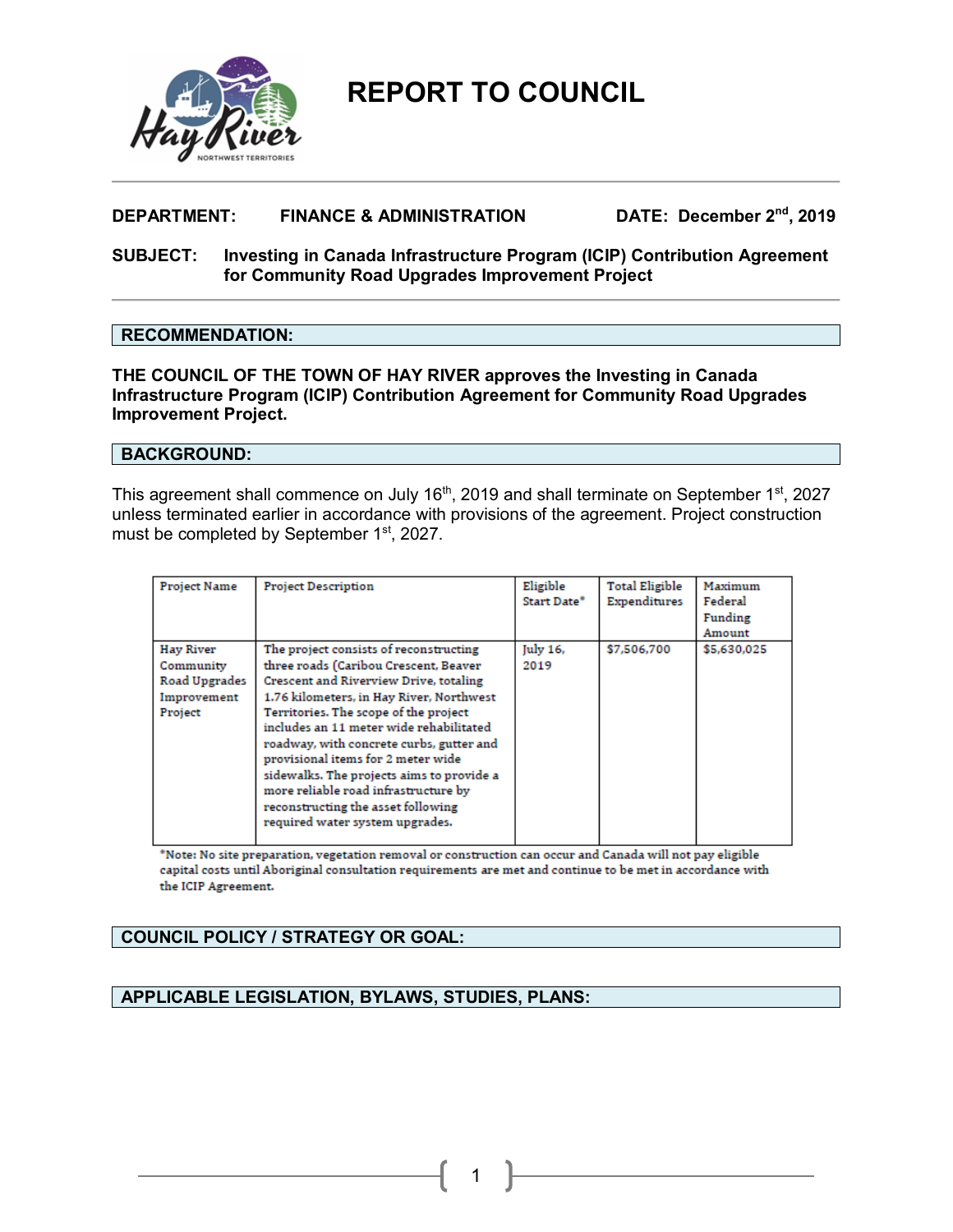

## **DEPARTMENT: FINANCE & ADMINISTRATION DATE: December 2nd, 2019**

**SUBJECT: Investing in Canada Infrastructure Program (ICIP) Contribution Agreement for Community Road Upgrades Improvement Project**

## **FINANCIAL IMPLICATIONS:**

## **ALTERNATIVES TO RECOMMENDATIONS:**

N/A

**ATTACHMENTS:**

**Prepared by: Prepared by: Reviewed by: Reviewed by: Stacey Barnes Stacey Barnes**<br> **Stacey Barnes**<br> **Sam Mugford**<br> **Council Administrator Council Administrator**<br>Director of Finance<br>December 2<sup>nd</sup>, 2019<br>December 2<sup>nd</sup>, 2019 December 2<sup>nd</sup>, 2019

2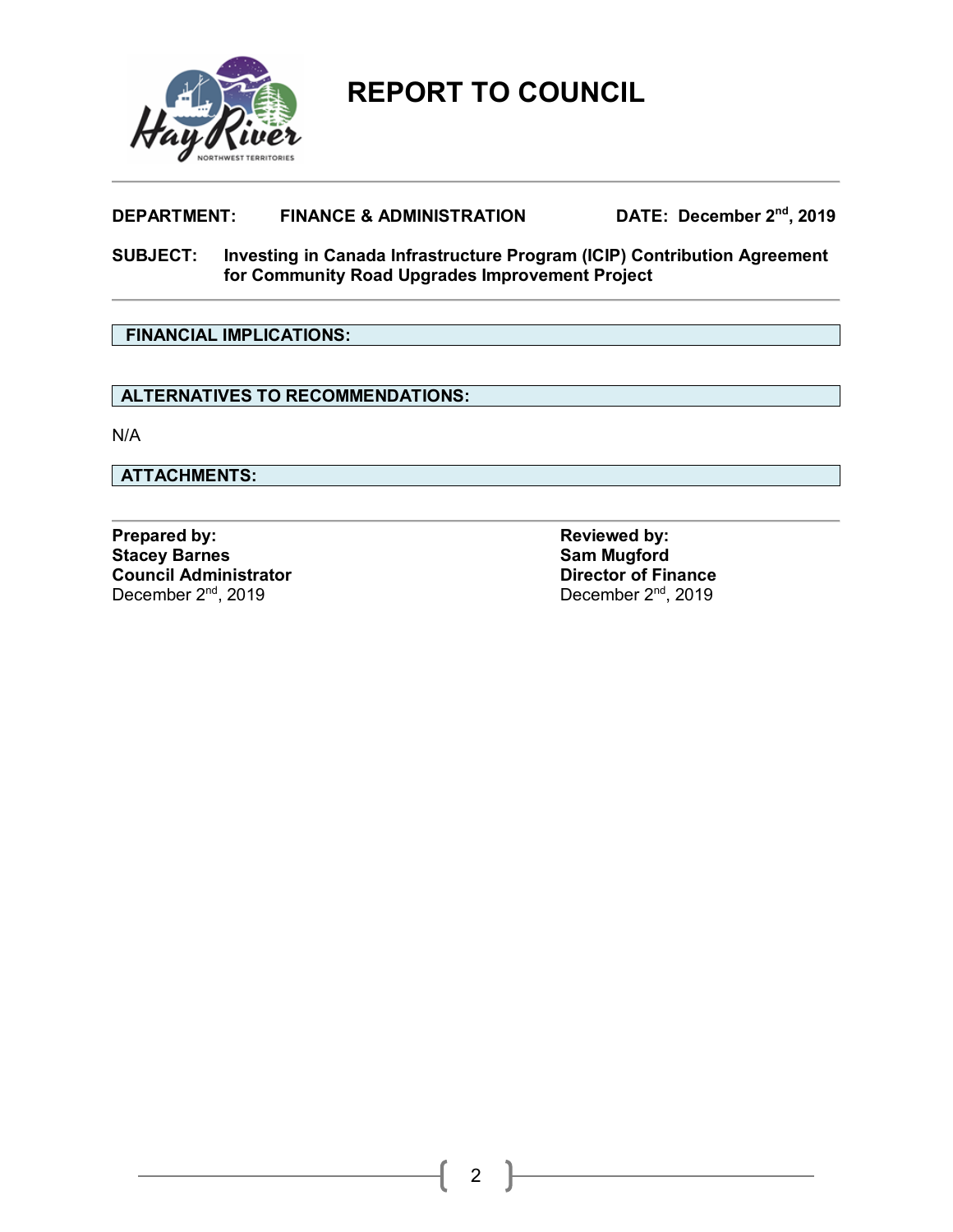

## **DEPARTMENT: FINANCE & ADMINISTRATION DATE: December 2nd, 2019**

#### **SUBJECT: Investing in Canada Infrastructure Program (ICIP) Contribution Agreement for Wastewater Lift Station Project**

#### **RECOMMENDATION:**

**THE COUNCIL OF THE TOWN OF HAY RIVER approves the Investing in Canada Infrastructure Program (ICIP) Contribution Agreement for the Wastewater Lift Station Project.** 

#### **BACKGROUND:**

This agreement shall commence on July 23<sup>rd</sup>, 2019 and shall terminate on September 1<sup>st</sup>, 2027 unless terminated earlier in accordance with provisions of the agreement. Project construction must be completed by September 1<sup>st</sup>, 2027.

| <b>Project Name</b>                                       | <b>Project Description</b>                                                                                                                                                                                                                                                                                                                                              | Eligible<br>Start Date* | <b>Total Eligible</b><br>Expenditures | Maximum<br>Federal<br>Funding<br>Amount |
|-----------------------------------------------------------|-------------------------------------------------------------------------------------------------------------------------------------------------------------------------------------------------------------------------------------------------------------------------------------------------------------------------------------------------------------------------|-------------------------|---------------------------------------|-----------------------------------------|
| Hay River<br>Wastewater<br><b>Lift Station</b><br>Project | The project consists of building a new<br>wastewater lift station in Hay River,<br>Northwest Territories to support the<br>growing demands of the community. The<br>project will result in improved pumping<br>capacity for future economic growth within<br>the community and increase the reliability<br>and performance of the community's<br>wastewater collection. | July 23,<br>2019        | \$6,142,500                           | \$4,606,875                             |

\*Note: No site preparation, vegetation removal or construction can occur and Canada will not pay eligible capital costs until Aboriginal consultation requirements are met and continue to be met in accordance with the ICIP Agreement.

1

#### **COUNCIL POLICY / STRATEGY OR GOAL:**

## **APPLICABLE LEGISLATION, BYLAWS, STUDIES, PLANS:**

#### **FINANCIAL IMPLICATIONS:**

## **ALTERNATIVES TO RECOMMENDATIONS:**

N/A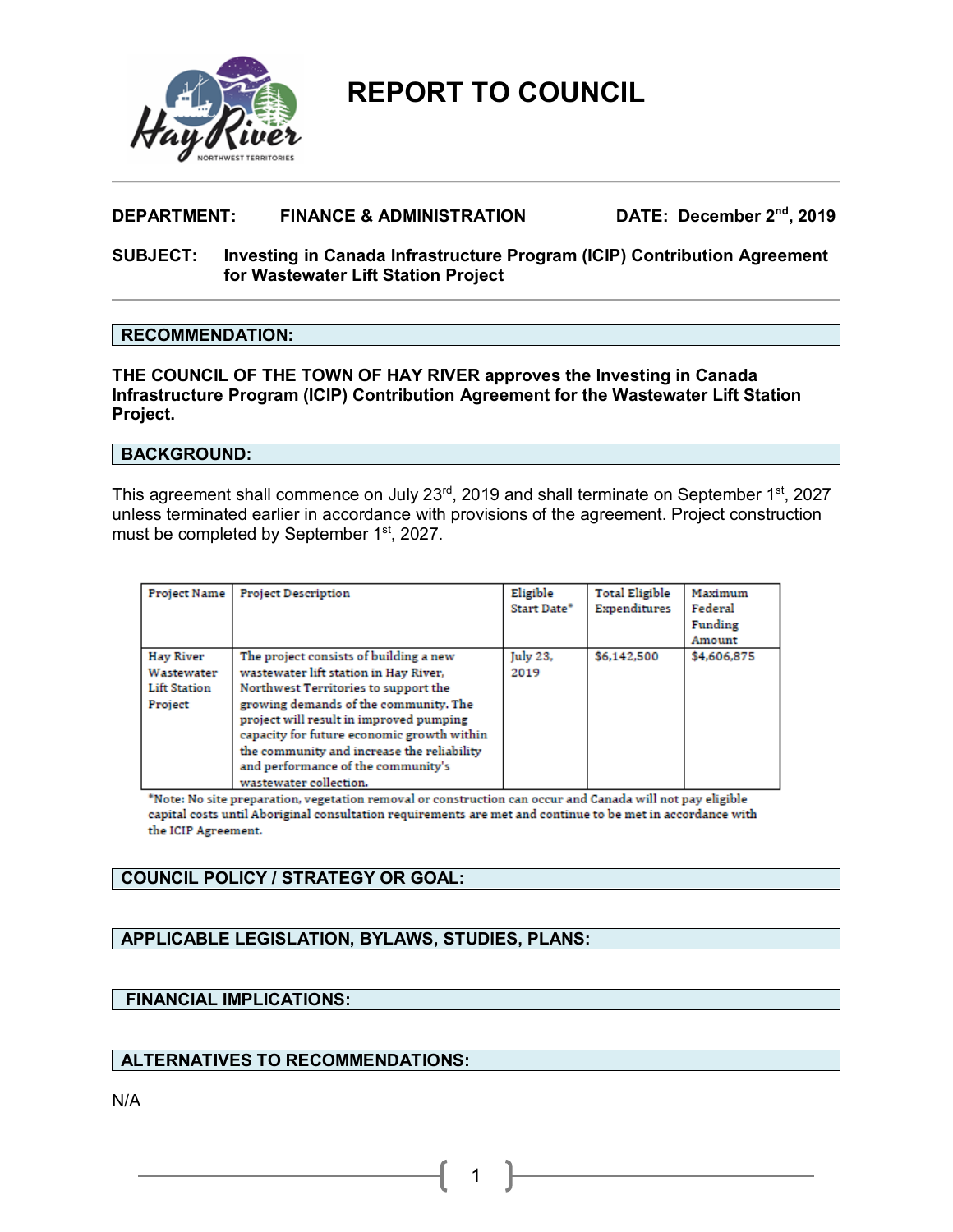

## **DEPARTMENT: FINANCE & ADMINISTRATION DATE: December 2nd, 2019**

**SUBJECT: Investing in Canada Infrastructure Program (ICIP) Contribution Agreement for Wastewater Lift Station Project**

## **ATTACHMENTS:**

**Prepared by: Prepared by: Reviewed by: Reviewed by: Stacey Barnes Stacey Barnes**<br> **Sam Mugford**<br> **Council Administrator Council Administrator**<br>Director of Finance<br>December 2<sup>nd</sup>, 2019<br>December 2<sup>nd</sup>, 2019 December 2<sup>nd</sup>, 2019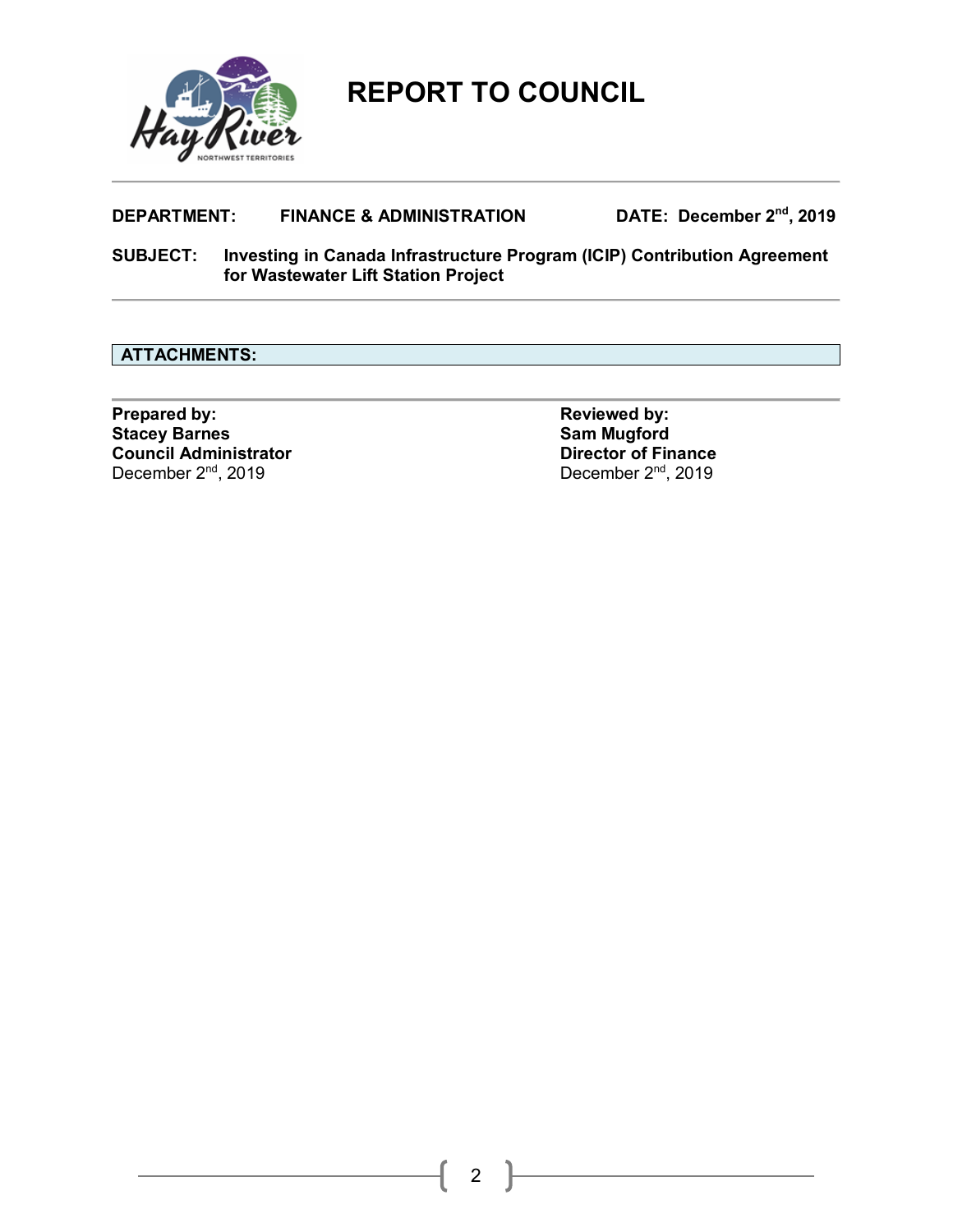

## **DEPARTMENT: FINANCE & ADMINISTRATION DATE: December 2nd, 2019**

#### **SUBJECT: Investing in Canada Infrastructure Program (ICIP) Contribution Agreement for Solid Waste Management Improvement Project.**

#### **RECOMMENDATION:**

**THE COUNCIL OF THE TOWN OF HAY RIVER approves the Investing in Canada Infrastructure Program (ICIP) Contribution Agreement for Solid Waste Management Improvement Project.** 

#### **BACKGROUND:**

This agreement shall commence on August  $16<sup>th</sup>$ , 2019 and shall terminate on September  $1<sup>st</sup>$ , 2027 unless terminated earlier in accordance with provisions of the agreement. Project construction must be completed by September 1st, 2027.

| <b>Project Name</b>                                              | <b>Project Description</b>                                                                                                                                                                                                                                                                 | Eligible<br>Start Date* | <b>Total Eligible</b><br>Expenditures | Maximum<br>Federal<br>Funding<br>Amount |
|------------------------------------------------------------------|--------------------------------------------------------------------------------------------------------------------------------------------------------------------------------------------------------------------------------------------------------------------------------------------|-------------------------|---------------------------------------|-----------------------------------------|
| Hay River Solid<br>Waste<br>Management<br>Improvement<br>Project | This project consists of rehabilitating an<br>existing solid waste facility in Hay River<br>that is nearing the end of its lifespan. The<br>project involves the diversion of<br>recyclable materials to increase capacity<br>to manage solid waste and to also reduce<br>soil pollutants. | August 16,<br>2019      | \$600,000                             | \$412.500                               |

\*Note: No site preparation, vegetation removal or construction can occur and Canada will not pay eligible capital costs until Aboriginal consultation requirements are met and continue to be met in accordance with the ICIP Agreement.

1

#### **COUNCIL POLICY / STRATEGY OR GOAL:**

#### **APPLICABLE LEGISLATION, BYLAWS, STUDIES, PLANS:**

#### **FINANCIAL IMPLICATIONS:**

#### **ALTERNATIVES TO RECOMMENDATIONS:**

N/A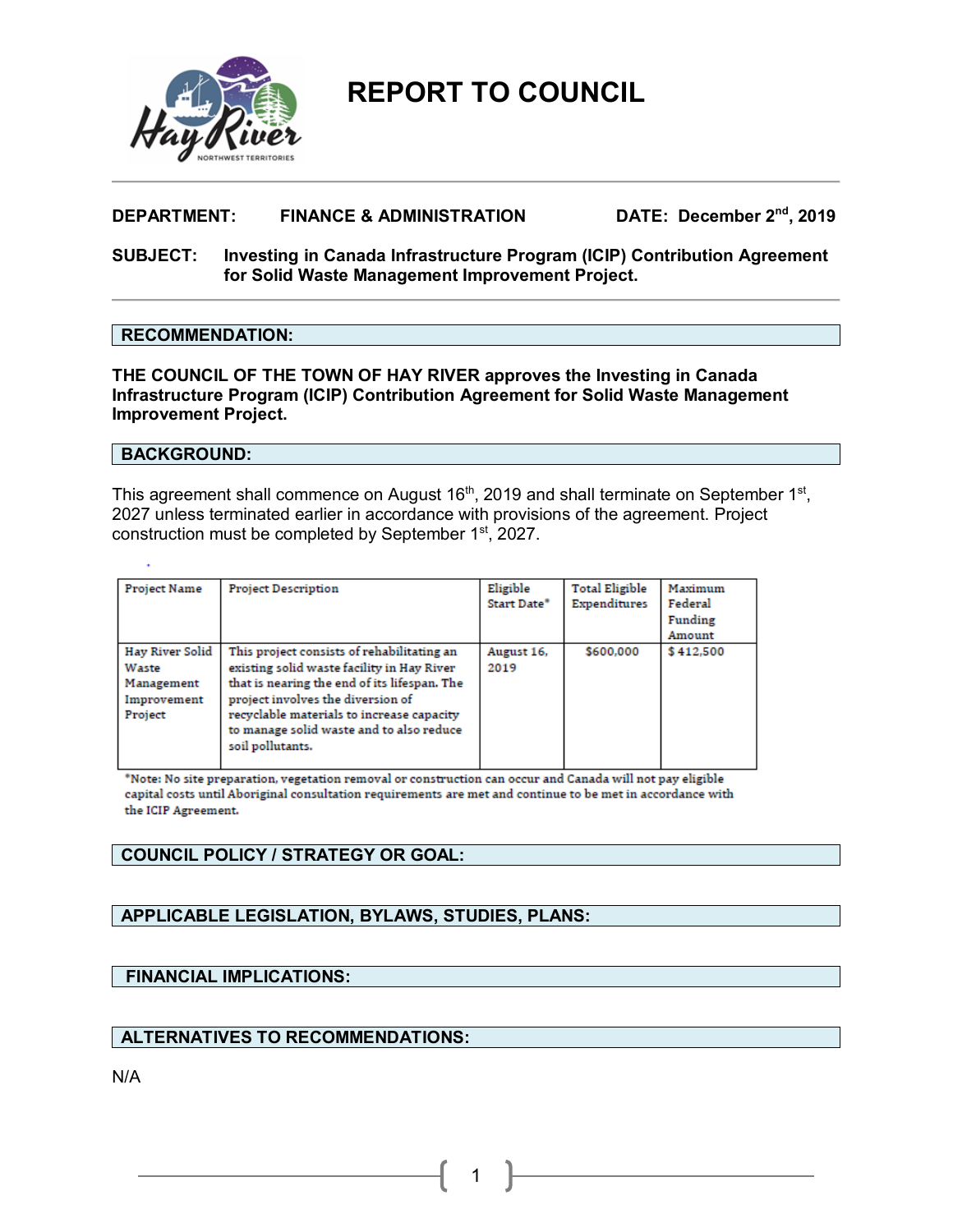

## **DEPARTMENT: FINANCE & ADMINISTRATION DATE: December 2nd, 2019**

**SUBJECT: Investing in Canada Infrastructure Program (ICIP) Contribution Agreement for Solid Waste Management Improvement Project.**

#### **ATTACHMENTS:**

**Prepared by: Prepared by: Reviewed by: Reviewed by: Reviewed by: Stacev Barnes Stacey Barnes**<br> **Sam Mugford**<br> **Council Administrator**<br> **Council Administrator Council Administrator**<br>December 2<sup>nd</sup>, 2019<br>December 2<sup>nd</sup>, 2019 December 2<sup>nd</sup>, 2019

2